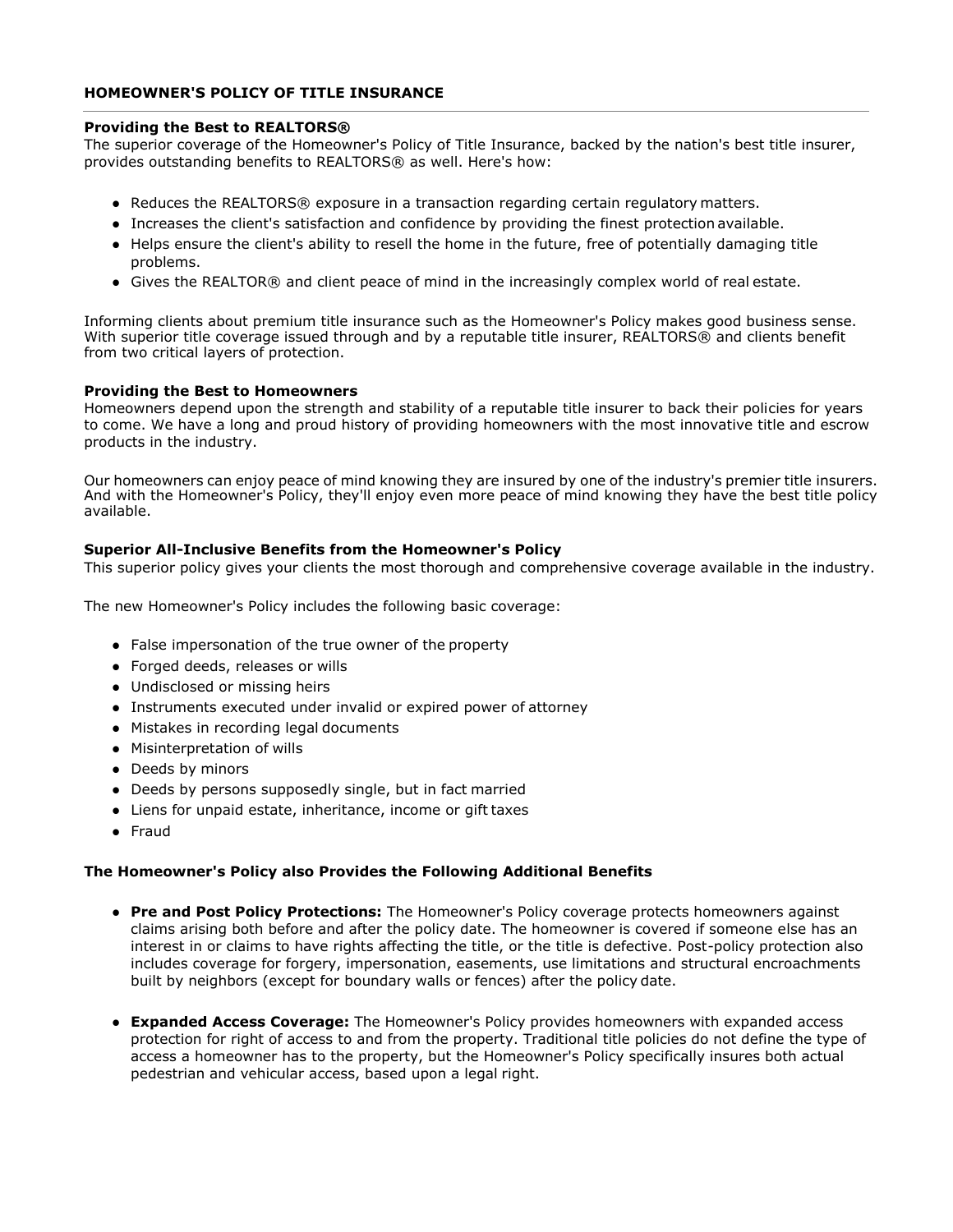- **Restrictive Covenant Violations:** The Homeowner's Policy protects homeowners against the loss of title to property because of a violation of a restrictive covenant that occurred before the insured acquired title.
- **Building Permit Violations:** The Homeowner's Policy covers homeowners if they must remove or remedy an existing structure (except for boundary walls and fences) because it was built without a building permit from the proper government office. This coverage is subject to deductible amounts and maximum limits of liability.
- **Subdivision Law Violations:** The Homeowner's Policy protects homeowners if they can't sell the property or get a building permit because of a violation of an existing subdivision law. Homeowners are also protected if they are forced to correct or remove the violation. This coverage is subject to a policy deductible and maximum limits of liability.
- **Zoning Law Violations:** The Homeowner's Policy protects homeowners if they must remove or remedy existing zoning laws or regulations (subject to the policy deductible and maximum limit of liability). Homeowners are also protected if they can't use the land for a single-family residence due to the way the land is zoned.
- **Encroachment Protections:** Covers homeowners if forced to remove an existing structure because it encroaches on a neighbor's land (coverage for encroachments of boundary walls or fences is subject to policy deductible and maximum limit of liability). Covers homeowners when someone else has a legal right to, and does, refuse to perform a contract to purchase the homeowner's land, lease it or make a mortgage loan on it because a neighbor's existing structures encroach onto the land.
- **Water and Mineral Rights Damage:** The Homeowner's Policy provides coverage if a homeowner's existing improvements, including lawns, shrubbery and trees, are damaged because someone exercised a right to use the surface of the land for the extraction of minerals or water.
- **Supplemental Tax Lien:** The Homeowner's Policy protects homeowners if a supplemental tax lien is filed and assessed against the property because of new construction or a change of ownership prior to the policy date.
- **Map Inconsistencies:** The Homeowner's Policy provides coverage if the map attached to the homeowner's policy does not show the correct location of the land, according to public records.
- **Continuous Coverage:** The Homeowner's Policy covers homeowners forever, even if they no longer have the title. The policy insures anyone who inherits the title because of the homeowner's death and the spouse who receives the title after a dissolution of marriage. The Homeowner's Policy also allows homeowners to transfer title to their home into a trust after the policy date and receive uninterrupted coverage, at no extra cost.
- **Value-Added Protection:** Traditional title policies don't increase their coverage as the value of a home increases. Not so with the Homeowner's Policy. The policy amount automatically increases by ten percent per year for five years, up to 150% over the original policy amount. This automatic increase in coverage is included at no extra cost.

# **How to Offer Homeowner's Policy Coverage**

Our representatives can provide you and your clients with information about the Homeowner's Policy coverage in simple, easy-to-understand language. Your representative is also available to meet with your clients personally to explain the Homeowner's Policy or any other product we offer. Simply request the Homeowner's Policy Coverage for your client when opening an escrow. It's that easy!

### **Title Policy Coverage Comparison**

Protect yourself as a REALTOR® while protecting your clients with superior title insurance coverage. Call your local representative for more details or specific policy language pertaining to the Homeowner's Policy of Title Insurance. This coverage has certain limitations and exclusions that apply. This policy has been